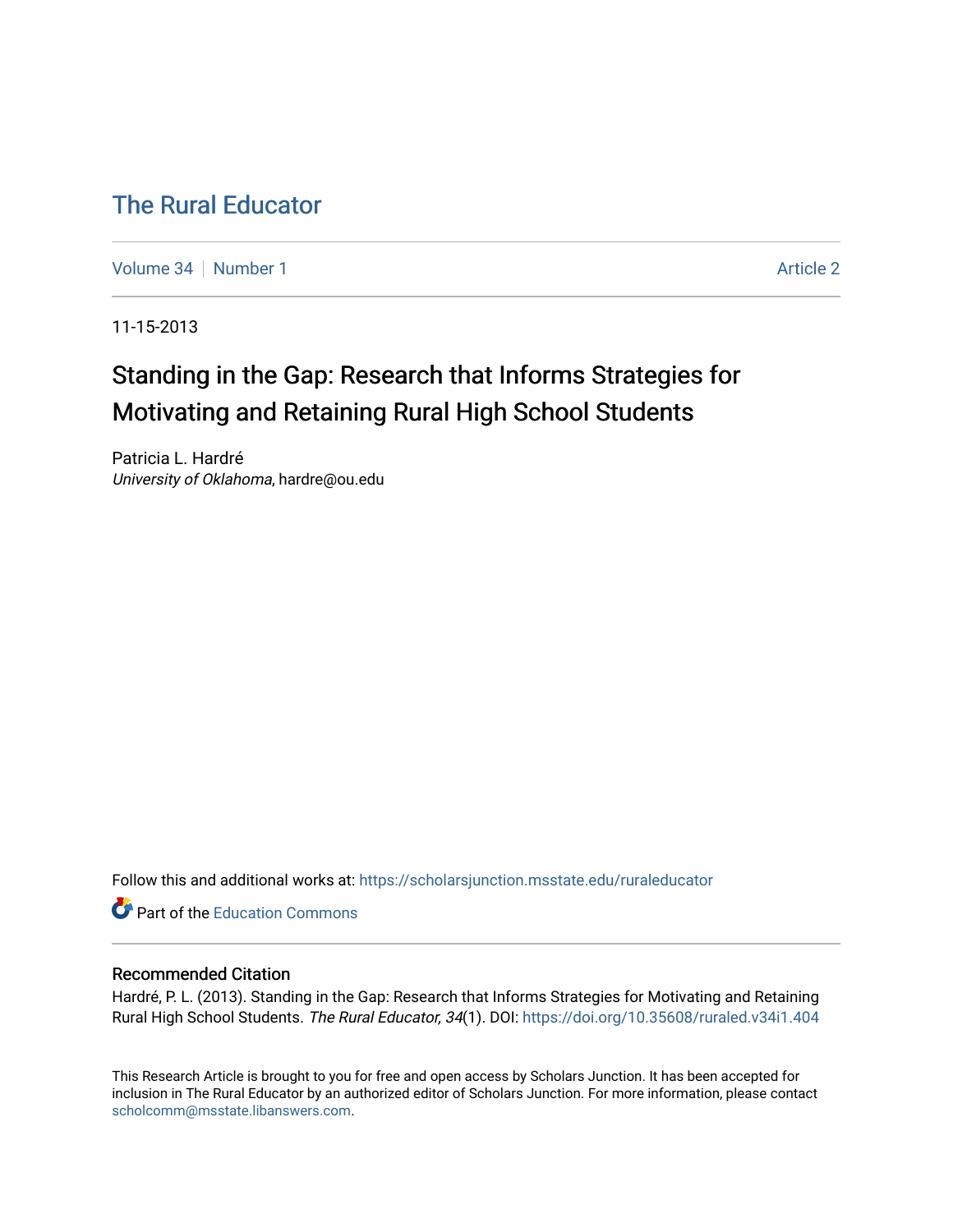### **Standing in the Gap: Research that Informs Strategies for Motivating and Retaining Rural High School Students**

Patricia L. Hardré

*University of Oklahoma*

*Rural schools face the challenges of motivating and retaining students, often in the face of severe resource constraints. This paper synthesizes fifteen years of the author's rural research on secondary students' schoolrelated motivation, distilling it into strategic principles for rural teachers and administrators. Effective motivational knowledge and strategies supported by both theory and research can help school staff fill the gap between potential and actual student achievement. Multi-level strategies for motivating individuals and groups include elements of classroom instructional practice, interpersonal relationships, and the broader school motivational climate including policy. By motivating students effectively, teachers and administrators can bridge the gap between what students do achieve and what they could achieve.* 

**Key Words:** student motivation, student achievement, student retention, school climate

Thinking and feeling, wanting and learning, seeking and knowing are closely integrated within the human brain and psyche (Dai & Sternberg, 2004; Imordino-Yang & Faeth, 2010). Students' motivations for learning, development, achievement and ongoing education are tied to their individual differences and perceptions, family values and expectations, community and social values, school culture and teaching practice (Anderman & Anderman, 2010; Stipek, 2002). School-related motivation influences students' choices and actions both present and future, as motivation and experiences in school impact choice of college, careers and lifelong learning (Mook, 1996; Stipek, 2002).

Yet a gap remains between what rural students *are* doing, learning and achieving, and what their teachers believe they *could* achieve with adequate educational motivation (Hardré & Sullivan, 2009). Their lack of motivation leads to disengagement and dropout from school and educational pursuits, a pervasive issue, more prevalent in rural than in nonrural schools (National Center for Educational Statistics, 2007). Standing in that gap requires identifying and using effective motivational strategies, tested and proven in rural schools for rural students, by rural teachers and administrators.

#### **Defining "Rural"**

Whenever we address rural needs, we must explicitly define what we mean by "rural" (Hardré & Hennessey, 2010). Defining rurality is not just about size or location but about place-based issues, economics, culture and values (Howley & Howley, 2010). The body of work synthesized in this paper studied the motivational environment and dynamic in US rural secondary schools. These schools were

defined as rural based primarily on their geographic location in small communities (low population density), remote from large metropolitan areas (geographic isolation), where the local industry was tied to place (largely agriculture/place-based economy). As a result of community characteristics, the schools were also relatively small in size and had limited resources (small school size) and most area families' incomes were well below state and national averages earned (low-SES). This profile of rural communities and schools is consistent with federal and state data for these areas (Brown & Swanson, 2003).

#### **Physical versus Motivational Dropout**

There are two kinds of dropout that characterize students' loss of interest and achievement in school: physical dropout (actually leaving school) and motivational dropout (staying in school without interest or effort) (Hardré, 2007). Much political and media attention is given to physical dropout, to students leaving school before completion for alternative economic and social pursuits (Battin-Pearson, Newcomb, Abbott, Hill, Catalano & Hawkins, 2000). However, little attention is given to its precursor, motivational dropout, in which student remain in school but disengage from academic work (Hardré, 2008). Motivational dropout, state or trait amotivation, is a huge potential threat to student success and a drain on teacher time and other school resources, yet it remains unacknowledged as students stay enrolled and blend into the institutional landscape (Hardré, 2009). Focused attention to strategies for motivating students can effectively promote current engagement and achievement and also reduce motivational dropout that can lead to physical high school dropout. Motivation may, even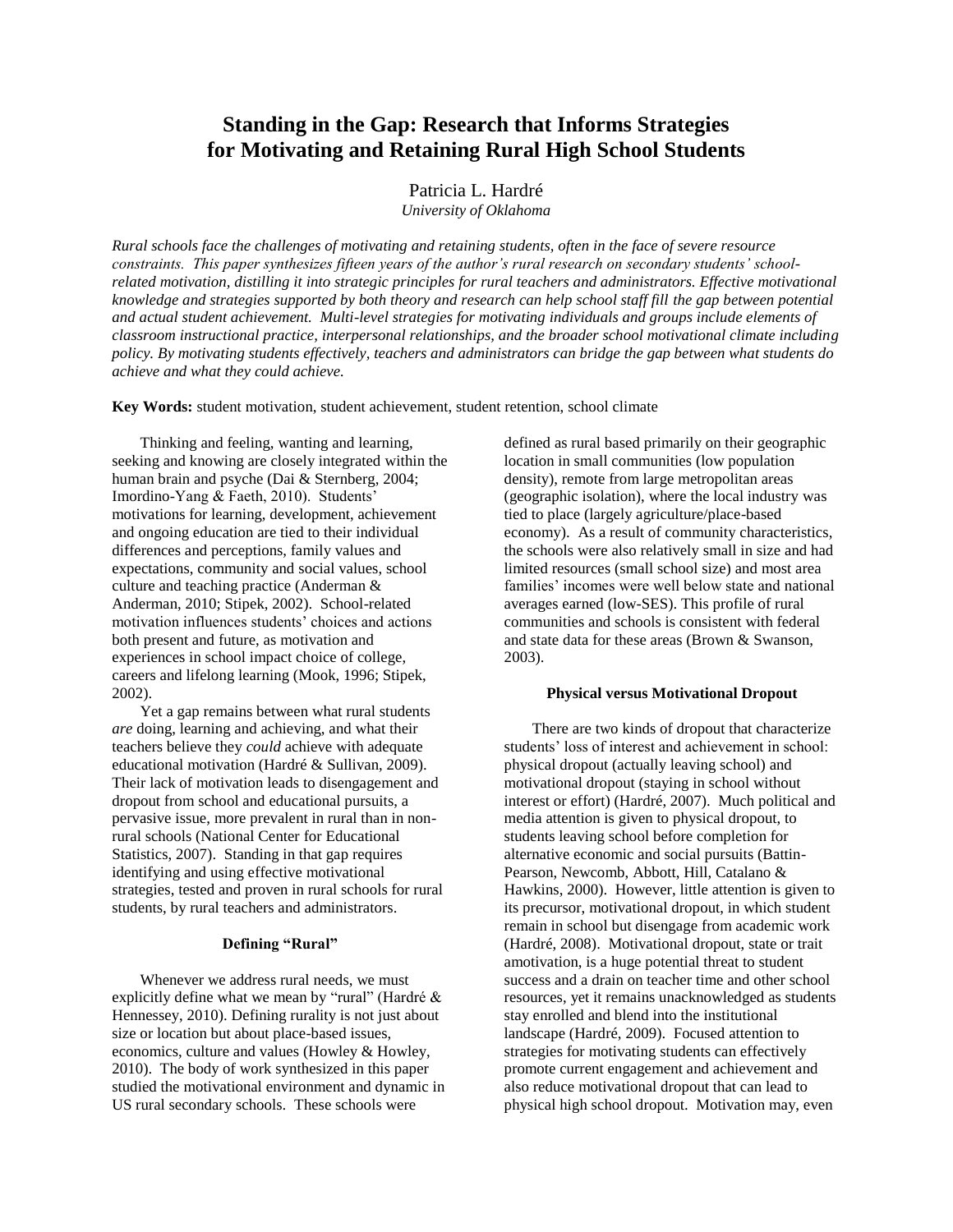beyond ability and curriculum, present the most important educational challenge of this century (Hidi & Harackiewicz, 2000).

#### **Making Strategies Fit in Rural Settings**

One rural teacher said that placing general school research and theory into rural schools can be like seeing some functional item (a lamp, an appliance, a chair) in a store and liking it there, but bringing it home and hating it. Another said that bringing home what she learns from professional development and conferences to the rural school involves so many adaptations it's like trying to cram it into a place where it won't ever fit<sup>2</sup>. Rural teachers often experience frustration in trying to bring ideas from well-intentioned general professional development home, only to be frustrated and disappointed with their lack of fit for their rural students.

This paper is a synthesis of my own fifteen-year record of motivation research in rural schools (1998- 2012), synthesizing motivational theory for teachers and making sense of it in the context of rural education and community. It is written in response to two calls for action: teachers' requests for help in motivating their students, and the more general call for translating research into practice. First and primary is the repeated requests of teachers across these studies for help, for usable information on what motivating strategies work for rural students like their own, and for motivating strategies that fit rural needs. Second is the pervasive need for attention to what Ernest Boyer (1990) called the scholarship of application and integration. Boyer called for researchers to make sense of research for practitioners, to translate more abstract findings into principles and strategies that directly inform teaching and school policy.

Thus, this paper is not a comprehensive literature review, but rather the synthesis of a particular, focused body of work and translation into principles for educational policy and practice. In framing this synthesis I have intentionally placed the teachers' voices first, beginning with the teachers' productive perceptions and effective practice, then followed with theory that supports and informs them, integrating research and practice by explicitly placing strategic practice up-front.

#### **Not Only** *If* **but Also** *How* **Students are Motivated**

Rural teachers tend to overestimate students' motivation, compared with students' own parallel

 $\overline{a}$ 

reporting (Hardré, 2011). The importance of rural teachers' perceptions of their students' motivation drives their efforts to motivate and where they focus their energy and concern (Hardré, 2010; Hardré & Sullivan, 2008b). Yet many rural teachers across studies admit that they lack the knowledge and skill to motivate their students (Hardré & Sullivan, 2009). Some feel able to identify *whether* student are unmotivated, but not *why* (Hardré, 2010).

Teachers who are able to identify the causes of students' lack of motivation tend to use strategies consistent with those causal beliefs (Hardré, 2007). For example, if teachers believe that students are unmotivated because they don't see the content as personally relevant, they tend to include examples of its relevance. Similarly, if teachers believe that school-based skills are disconnected from students' career goals and future aspirations, they tend to work at showing students how skills can fit for them. However, when teachers are confronted with diverse and contrastive needs, such a direct correspondence of strategies is more difficult and a sense of helplessness is common (Hardré & Sullivan, 2009). Rural teachers need to know how to identify both if and why students are unmotivated to work and learn in school. To address the needs they see, teachers also need to be equipped with a range of effective motivating strategies that fit their students' needs and context.

#### **Achievement ≠ Motivation**

Many teachers tend to equate achievement with motivation, assuming that students achieving well in school are not in danger of motivational deficits (Hardré, 2008; Stipek, 2002). However, the specific perceptions that predict effort and engagement are often different from those that predict success and achievement (Hardré & Hennessey, 2010; Hardré, Sullivan & Crowson, 2009). Further, even high achievers may be doing well but not achieving at full ability, and historically high achievers may suffer from anxiety about failure and social pressure to perform at higher levels of challenge (Stipek, 2002; Meece, Wigfield & Eccles, 1990). Such anxiety and pressure threatens positive motivation and success, as it positions high achievers to fake or fail (Colangelo, Assouline & New, 1999). This is a danger exacerbated by teachers overlooking the warning signs because those students have always done well. Even a history of high achievement, without motivation to learn that causes them to engage and persist, will not ensure students' future achievement (Hidi & Harackiewicz, 2000).

Conversely students lower in achievement are not necessarily less motivated. Factors such as

<sup>2</sup> These are unpublished statements from the data collected for previously published studies cited here.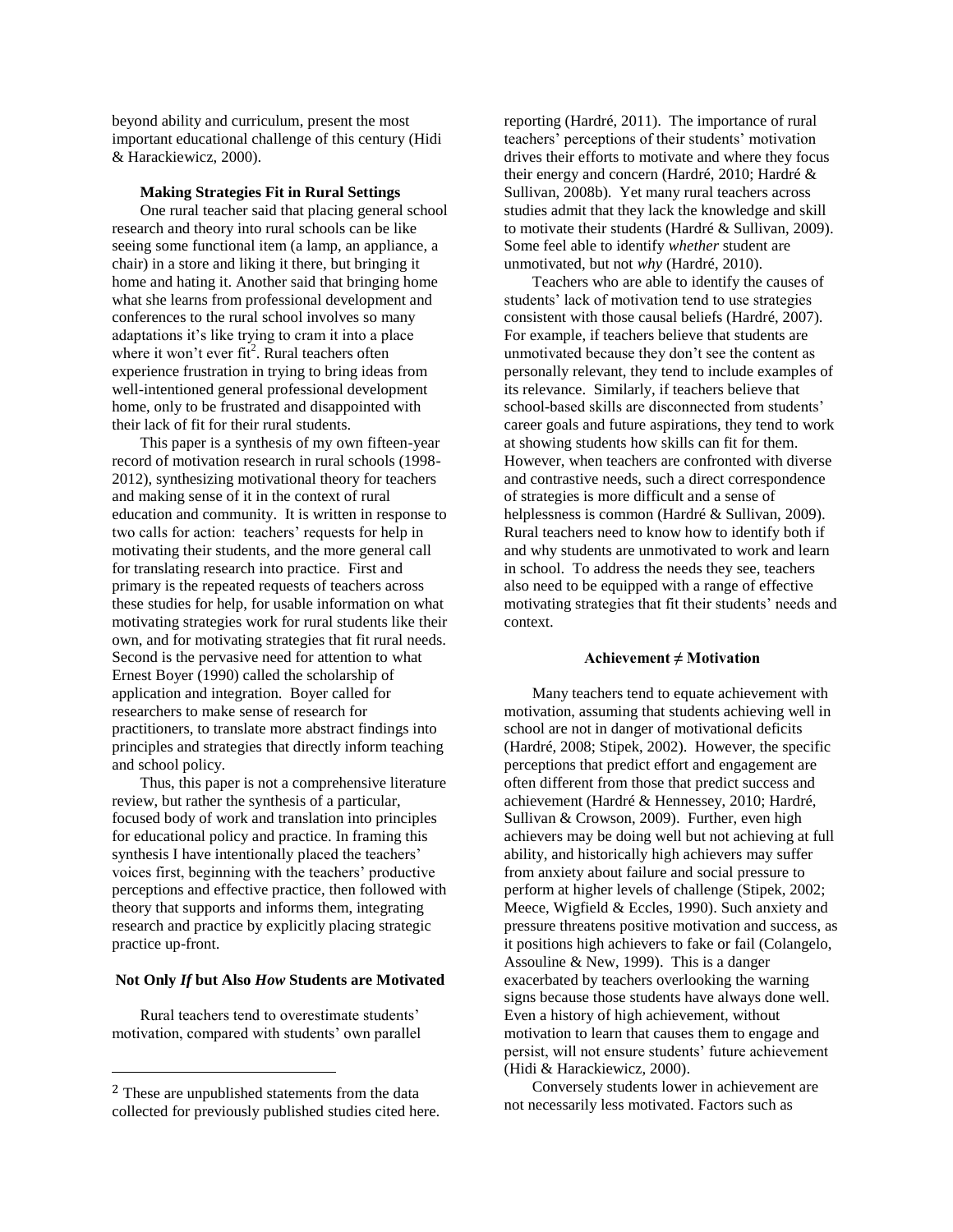learning-focused (vs. performance-focused) goals and teacher support of autonomy and competence influence effort and engagement in school *independent of achievement* (Hardré & Sullivan, 2008a). These findings underscore that it is more than grades that keep students working and trying. For rural students, apart from their own past achievement, teachers' support of their choices predicts self-determined motivation and competence, and intentions to stay in school instead of drop out (Hardré & Reeve, 2003). Rural teachers need to recognize what assets students bring to school, but not equate them too globally. They need to understand that enhancing motivation can improve achievement for any student, because it functions beyond ability and past achievement to fuel future effort and achievement. Focusing on achievement does not always improve motivation, but focusing on motivation does promote achievement. Supporting personal motivation to learn (not just make grades or do well on tests) can bridge the gap for underachieving students and support future success.

#### **Short-term versus Long-term Strategies**

One rural teacher wisely pointed out that given limited time and other resources, teachers can only do so much and have to pick their battles strategically. This being true, it is critical that they know and choose the most effective strategies for motivating, with lasting benefits. Yet most teachers report using content-relevant and short-term strategies rather than internal and long-term motivating strategies (Hardré, 2011). Attention to strategies to internalize motivation can be much more lasting (Ryan & Deci, 2000), and linking to long-term goals make sense for secondary students in particular. While elementary students are developmentally and socially focused on very short-term goals, secondary students are becoming aware of and attending to longer-term goals, future-oriented perceived selves and choices (e.g., high school majors or emphasis areas, college and career goals) (Berk, 2004).

A previous synthesis of rural teachers' best practices identified four most effective strategies to motivating rural students: 1) support learning and future goals; 2) make content relevant and connect to students' interests; 3) respect and treat students as uniquely valued individuals; and 4) foster valuing and perceived competence (Hardré, Sullivan & Roberts, 2008). These strategies have been supported by subsequent rural research as well. Rural teachers have found a core set of strategies very effective, and these strategies address key components of some solid motivational research. The first two sets of strategies (supporting learning and future goals and

making content relevant) are consistent with achievement goal theory (Elliot & Dweck, 1988). These theories frame motivation with regard to how desires and aspirations (of both person and context) shape action and intentions; that is, how what we *value* shapes what we *choose* to do. The second two sets (showing respect and fostering valuing and competence) are consistent with the development of competence for self-determination (Ryan & Deci, 2000) and with self-efficacy (Bandura, 1997). These theories frame motivation in terms of what students can *do or become,* based on productive self-beliefs supported by the freedom and encouragement to try.

#### **What Limits Students' Motivation?**

When asked about what hampers student motivation, many rural teachers point to home problems, and the resource and social deficits that are common in many rural places (Hardré, 2010; Hardré & Sullivan, 2009). Teachers seeing these negative influences frequently use a climate of interpersonal support and relatedness at school, to compensate for a lack of motivational support for education coming from parents and the larger community context. These strategies are effective, because (beyond curriculum, content and external opportunity), the classroom climate that teachers and administrators create has critical effects on students' perceptions of their personal ability, the utility and meaningfulness of the content, and their achievement goals which determine how hard they work at learning (Hardré, Crowson, DeBacker & White, 2007). Teachers' attention to supportive climate and interpersonal relatedness is also consistent with developing selfdetermination (Ryan & Deci, 2000), based on the understanding that every person has the three basic needs of autonomy, competence and relatedness, and that providing an autonomy-supportive climate for learning enhances students' development of competence and investment of effort.

Teachers' own cultural and individual differences, as well as personality and interpersonal style influence how they relate to students and to the content that they teach (Hardré & Sullivan, 2008b). Teachers have contrasting beliefs about whether motivation is their responsibility or the student's, and about how much difference their efforts *can* make in students' motivation (Hardré & Sullivan, 2008b). Teachers' beliefs, perceptions, efforts, and success or failure experiences interact dynamically to support efficacy and renewed efforts, or to produce learned helplessness and giving up. Teachers need to know that rural secondary students attend and respond to their teachers as source of motivational information and modeling, more strongly than to their peers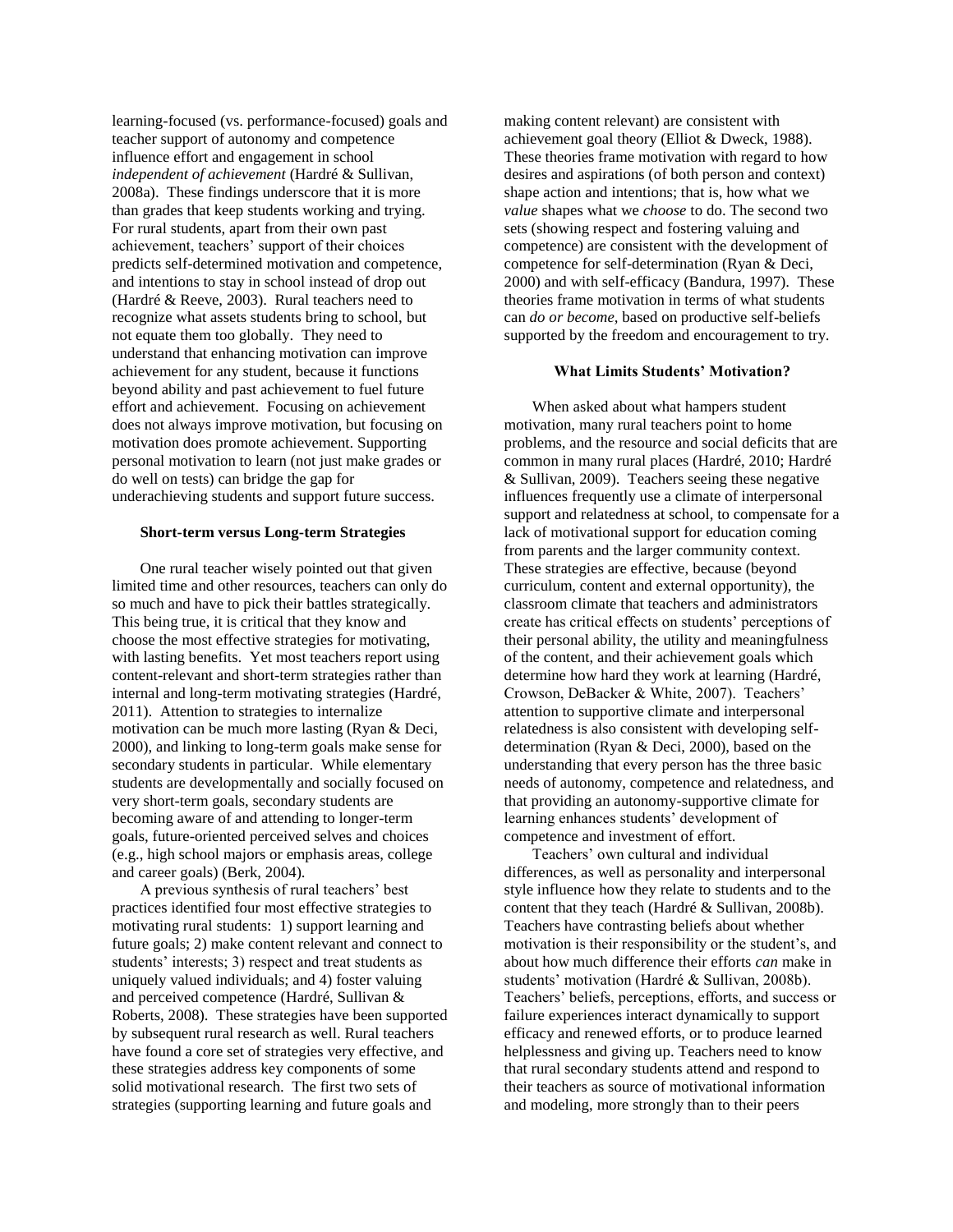(Hardré & Sullivan, 2008a). Teachers' knowledge that students are paying attention and that their efforts matter can renew their sense of utility and competence to make a difference, and help them persist in efforts to motivate students.

#### **Motivation is Complex but Manageable**

Rural students in different areas respond differently to elements of teachers' motivating and teaching strategies (Hardré & Hennesey, 2010), underscoring the importance of teachers accurately assessing and addressing their students' unique needs. Teachers need to be equipped with knowledge and skills to identify the strength, quality and causes of students' motivation with strategies to intervene where gaps are apparent (Hardré, 2010).

Motivation functions at both global and subjectspecific levels. For example, as the same student might say, "I'm pretty smart and do well in school," but also "I just don't get math" or "I don't see the point of history." Across multiple studies, rural high school students reported lower motivation and competence for math and science than for other subjects (Hardré, 2010; Hardré, Sullivan & Crowson, 2009), while the nation's educational leadership emphasizes math and science (Boyer, 2006). Beyond subject areas, students' productive motivations are both self-focused ("I want to learn new things.") and content-focused ("This information is useful and important"). Some rural teachers and administrators have lamented that their students are tied to the proximal, local and directly applicable. That can be viewed as a strategic opportunity for relevant application, and across rural areas, teachers and schools have leveraged students' (and families') value for local relevance and the applied utility of content and skills, to foster motivation for learning and subject area interest. This is the strategy of the geometry teacher who had students calculate the size of buildings for the community, and the history and literature teachers who had their students research authors who wrote about places where they lived. Teachers' efforts to motivate can be enhanced by having multiple options and directions from which to reach students. Understanding that motivation is not a simple or unitary (all or nothing) phenomenon, but a complex and multidimensional characteristic, can open doors to many different opportunities to bridge motivational gaps for individuals and groups of students.

#### **Motivating Special Populations: Native Rural Students**

Each unique group of people is characterized by particular values, concerns and other shared characteristics that constitute their cultural identity and can function as motivational assets or deficits (Tyler, Haines & Anderman, 2006). Some of those characteristics may interact with the characteristics of the rural context in ways that further complicate their motivation to learn and develop educationally (Hardré & Licuanan, 2010). An example of one such group often concentrated in rural areas is Native American students.

The dropout rate for Native students, in both urban and rural areas nationally, is extremely high (National Center for Educational Statistics, 2007, 2008), making them a subgroup of particular concern regarding school-related motivation. Cultural differences influence motivation and school retention, as beliefs and values drive task priorities and investment of effort toward present and future goals (Tyler, Haines & Anderman, 2006).

Native American students in rural public schools are more positively motivated in some ways than their non-Native peers (Hardré & Licuanan, 2010). They value education both for individual achievement and for the collective good (Woodrum, 2009; Beaulieu, 2000), and experience positive motivating influences from both peers and adult role models (Faircloth, 2009; Gonzales, 2003). Native rural students have expressed a particular interest in math, perhaps due to its intellectual objectivity or lack of cultural bias, which positions them for mathrelated careers and college majors (Hardré & Licuanan, 2010).

Teachers and schools should work to promote high perceived competence related to content areas and skills, perceptions that come from repeated success experiences that students attribute to their own choices and efforts (not to luck, accident or teacher bias) (Anderman & Anderman, 2010). Teachers should support positive perceptions for both individual students and the groups with which their students identify (rural students, Native students). The particular fit of, and affinity for, math can be leveraged for Native students

A deeply-integrated Native cultural value is the collective good, which inspires and compels Native youth to achieve goals and embrace gains that give back to the Native community (McInerney et al., 1997). Conflicts between learning and achieving for individual or collective benefits create similar tensions for Native and rural youth (Hardré & Licuanan, 2010). Teachers can help reduce conflicts and enhance motivation for students with culturally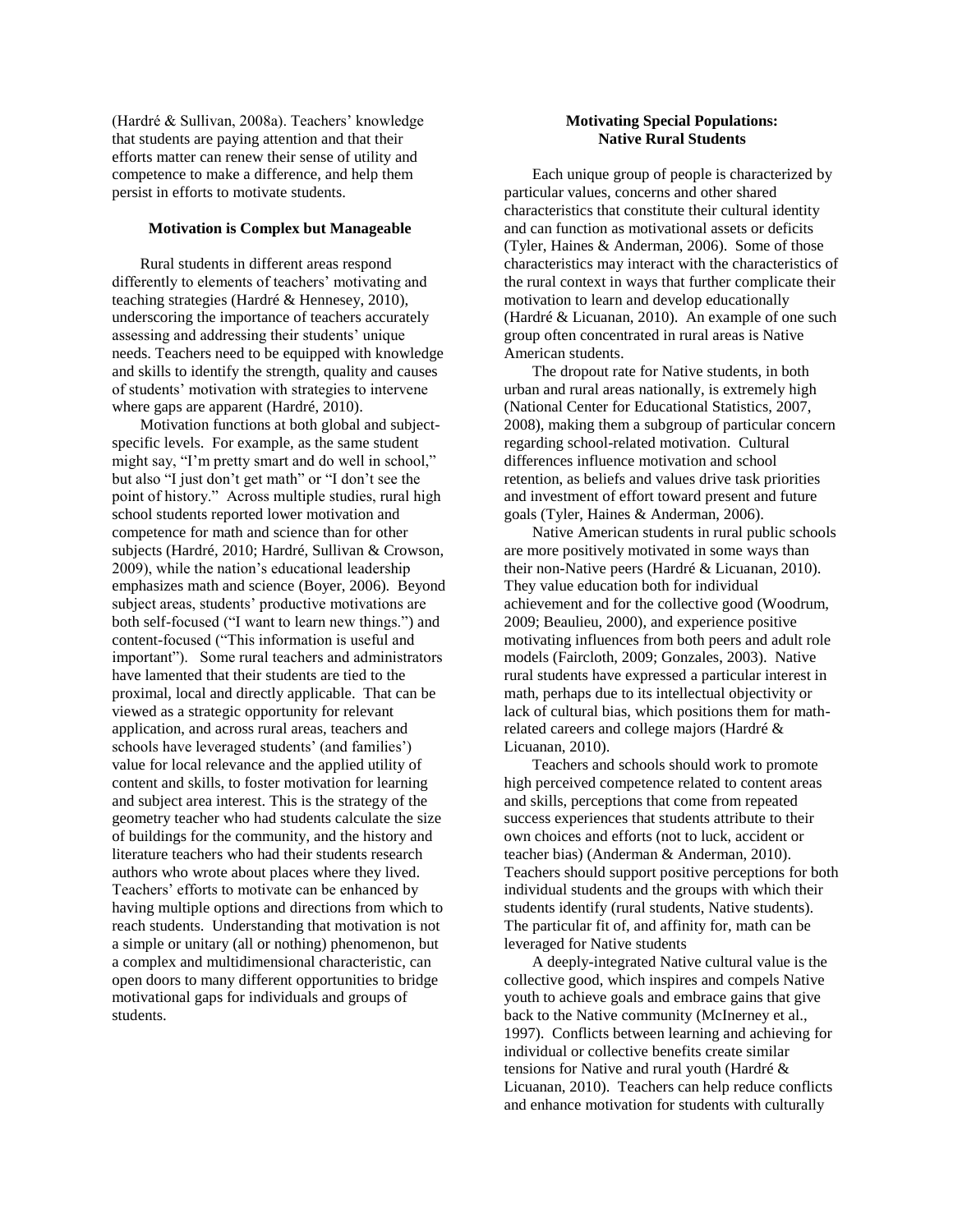and community based desires to give back, by helping students identify how their learning and achievement serves their communities. An error that teachers often make is to emphasize the individual benefits of learning and achievement, rather than recognizing and leveraging students' collectivist values for real and potential (current and future) contributions to community. Similar conflicts arise for others with collective cultural values, and countless different conflicts exist for East Asians, Latinos and other people groups with populations concentrated in rural areas (Brown & Swanson, 2003).

Knowing the motivational needs and opportunities that fit best for any particular group of students is critical to successfully motivating them. Rural areas are diverse, and whether a group is unique in ethnicity, culture, national origin or something else, being aware of who they are beneath the surface enables teachers to both respect and leverage their deeply held beliefs and values to benefit the students and their community through enhanced motivation to learn.

#### **Beyond the Classroom: School and Community**

Motivational effects on teachers and students pervade the whole school-as-system (Maehr & Midgley, 1996). Each school constitutes a unique motivating environment, which is the result of interactions among individual and organizational characteristics, and includes knowledge, perceptions, values, communication, policy and pressures (Hardré, 2007). Teachers' transfer and implementation of innovative strategies to foster motivation and achievement in is subject to support by administrators in their schools (Hardré, Nanny, Refai, Ling & Slater, 2010). The school climate supports or thwarts teachers in supporting students (Maehr & Midgley, 1996), so the climate that administrators create in the school is as critical to motivating success as what teachers do in their classrooms (Hardré, 2007).

Rural secondary teachers recognize that their contexts present both assets and challenges for motivating students academically. In reporting factors that tend to reduce students' school-related motivation, rural teachers across schools cited ruralspecific factors led by rural lack of jobs, rural poverty and isolation, rural lack of diverse experiences, lack of educated and successful role models, and lack of family support for education (Hardré, 2011). On the balance side of their motivating equation, teachers also saw the closeness of families and the interpersonal relatedness that they develop with students as assets supported by the small rural community context (Hardré, 2010).

Rural teachers and administrators agree that it can be more difficult to promote academic motivation for students in rural settings. However, it is rarely impossible. Those who have found success in motivating their students to find value, put forth effort and learn in school, regardless of their general ability and prior achievement operate on some generalizable principles consistent with motivation research that crosses theoretical boundaries:

1. **Know the signs of motivation and lack of it.** Be able to recognize when students are lacking motivation as a critical asset. Recognize that achievement does not equal motivation, nor is achievement the only or best indicator of student motivation.

2. **Understand** *why* **as well as** *if***.** Remember that external behaviors are symptoms of deeper underlying causes. Students failing tests, not turning in homework or acting out in class are not the real problems, but symptoms of their needs. Addressing symptoms alone can actually make the underlying causes worse, while addressing real needs achieves much more than correcting current behavioral problems.

3. **Know a set of consistent strategies as a motivating toolkit**, and use them when a lack of motivation is apparent. Match strategies with the needs, to support motivation where the needs exist, rather than just a scattershot approach. Recognize that a given instance of lack of motivation may be effectively approached from a number of directions.

4. **Know your students, as individuals and groups**. Respect their individuality and cultures of origin, their values and compelling interests, so you can address what truly and deeply motivates them.

5. **Treat motivation and learning as long-term goals, deserving intrinsic solutions** rather than short-term or stopgap measures. Recognize that investing in supporting students' self-determined motivation creates independent, lifelong learners, while controlling their immediate behavior will have to be done again tomorrow.

School administrators can help equip teachers with up-to-date knowledge and with diverse strategic toolkits by encouraging teachers to seek and share strategies from other rural teachers. This can be achieved at meetings within the school and district, at state and national meetings and conferences, from publications that feature rural teacher practice, from web-based resource sites, and in all kinds of social networks that include other rural teachers. Administrators can also support teachers in seeking long-term solutions instead of short-term fixes, as the school policy and climate created *by administrators* significantly influences where and how teachers invest their time and energy (Hardré, 2007, 2011).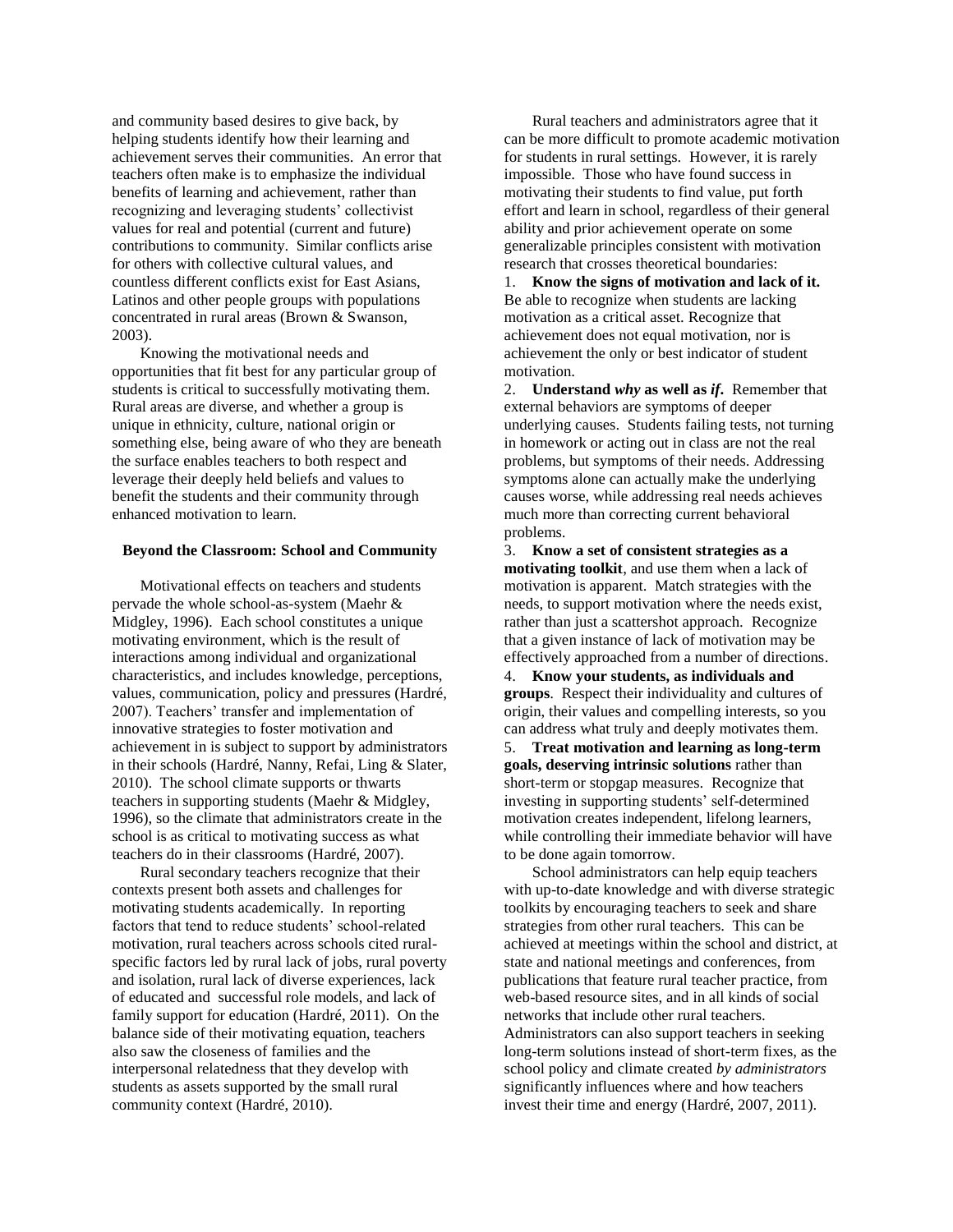Investing in motivating students can be the most valuable investment that a teacher or administrator can make, with long-term benefits for the student, the school and the community. While the existing lack of motivation may in part be attributable to characteristics of the rural context, that same context

may afford the assets to address it. Even as test scores, standards and school report cards threaten to preoccupy and overwhelm us, we can't afford to discount the importance of standing in the gap, supporting our students' motivation to learn, to achieve and to become the very best they can be.

#### **References**

Anderman, E. M. & Anderman, L. H. (2010). *Classroom motivation.* New York: Pearson.

Beaulieu, D. L. (2000). Comprehensive reform and American Indian education. *Journal of* 

*American Indian Education, 39*(2), 1-17.

Beaulieu, L. J., Israel, G. D., & Wimberley, R. C. (2003). Promoting educational achievement: A partnership of families, schools and communities. In D. L. Brown & L. E. Swanson (Eds.) (pp.273-289), C*hallenges for rural America in the twenty-first century.* University Park, PA: Pennsylvania State University Press.

Berk, L. E. (2004). *Development through the*  lifespan (3<sup>rd</sup> ed.). Boston: Allyn & Bacon.

Boyer, E. L. (1990). *Scholarship reconsidered: Priorities of the professoriate.* Ewing, NJ: Carnegie Foundation for the Advancement of Teaching.

Boyer, P. (2006). *Building community: Reforming math and science education in rural schools.*  Fairbanks, AK: Alaska Native Knowledge Network.

Brown, D. L. & Swanson, L. E. (2003). Introduction: Rural America enters the new millennium. In D. L. Brown & L. E. Swanson (Eds.), C*hallenges for rural America in the twenty-first century* (pp. 1-18)*.* University Park, PA: Pennsylvania State University Press.

Colangelo, N. Assouline, S.G., & New, J. K. (1999). *Gifted education in rural schools: A national assessment.* Iowa City, IA.: University of Iowa Press.

Gonzales, A. A. (2003). American Indians, their contemporary reality and future trajectory. In D. L. Brown & L. E. Swanson (Eds.), C*hallenges for rural America in the twenty-first century*(pp. 43-56)*.* University Park, PA: Pennsylvania State University Press.

Hardré, P. L. (2007). Preventing motivational dropout: A systemic analysis in four rural high schools. *Leadership and Policy in Schools, 6*(*3*), 231-265.

Hardré, P. L. (2008). Taking on the motivating challenge: Rural high school teachers' perceptions and practice. *Teacher Education and Practice, 21*(1), 72-88.

Hardré, P. L. (2011). Motivating math learning for rural students: Teacher and student perspectives. *Math Education Research Journal, 23,* 213-233.

Hardré, P. L., Crowson, H. M., DeBacker, T., & White, D. (2007). Predicting the academic

motivation of rural high school students. *Journal of Experimental Education ,75* (4), 247-269

Hardré, P. L., Davis, K. A., & Sullivan, D. W. (2008). Measuring teacher perceptions of the "how" and "why" of student motivation. *Educational Research and Evaluation, 14*(2), 155-179.

Hardré, P.L. & Hennessey, M. (2010). Two rural worlds: Differences of rural high school students' motivational profiles in Indiana and Colorado. *Journal of Research in Rural Education, 25*(8), 1-32.

Hardré, P. L., & Licuanan, B. (2010). Motivational characteristics of Native and non-Native students in rural, public high schools. *Journal of American Indian Education, 49*(3), *41-64.*

Hardré, P. L., Nanny, M., Refai, H., Ling, C., & Slater, J. (2010). Re-Engineering a dynamic science learning environment for K-12 teachers. *Teacher Education Quarterly, 37*(2), 157-178*.* 

Hardré, P. & Reeve, J. (2003). A motivational model of rural students' intentions to persist on, versus drop out of, high school. *Journal of Educational Psychology, 95*(2), 347-356.

Hardré, P. L. & Sullivan, D. (2008a). Student differences and environment perceptions: How they contribute to student motivation in rural high schools. *Learning and Individual Differences, 18,* 471-485.

Hardré, P. L, & Sullivan, D. W. (2008b). Teachers' perceptions and individual differences: How they influence teachers' motivating strategies. *Journal of Teaching and Teacher Education, 24*(8), 2059-2075.

Hardré, P. L. & Sullivan, D. W. (2009). Motivating adolescents: Teachers' beliefs, perceptions and classroom practices. *Teacher Development, 13*(1), 1-16.

Hardré, P. L., Sullivan, D. W., & Crowson, H. M. (2009). Student characteristics and motivation in